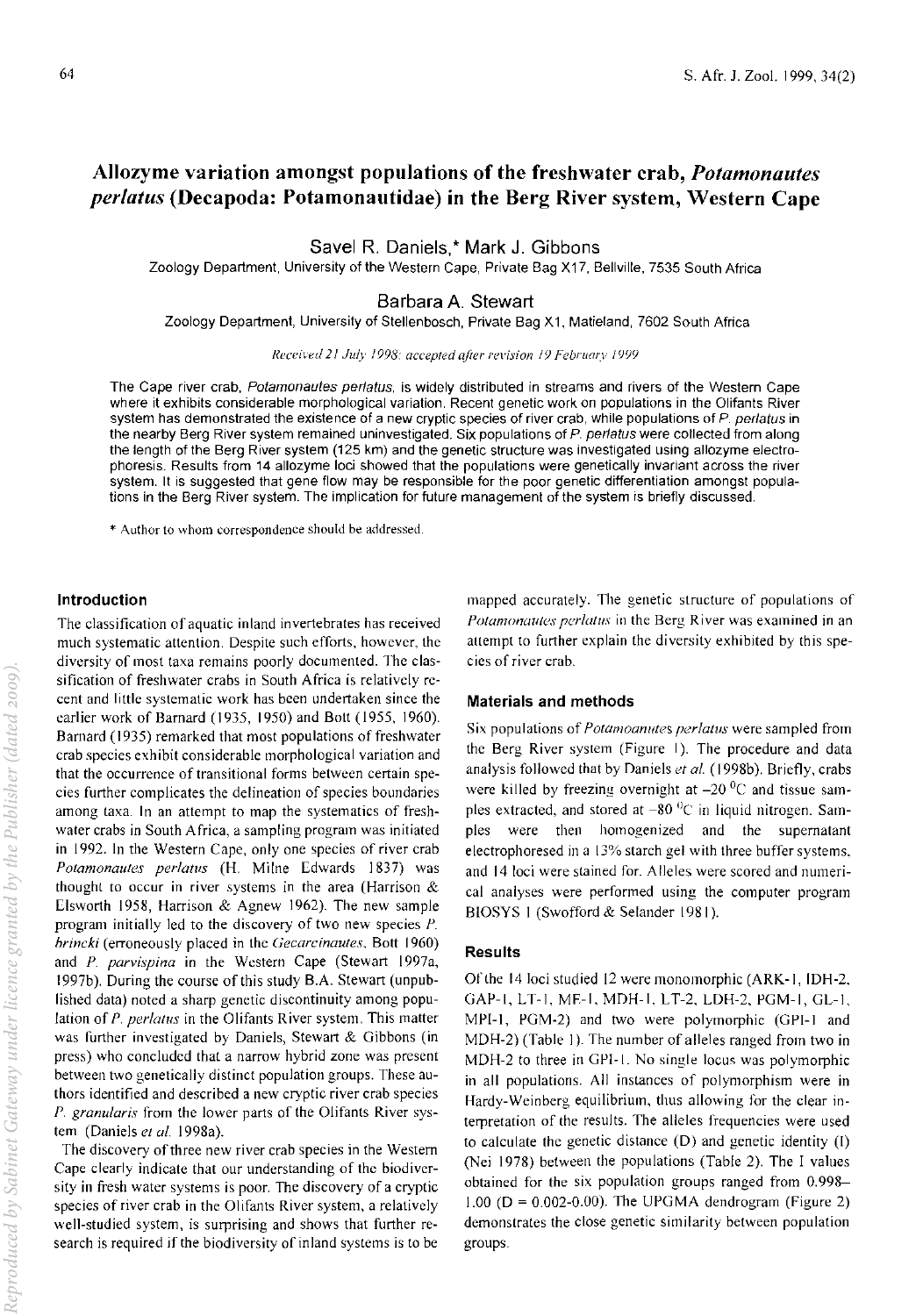

**Figure 1 Sample sites along the Berg River system** 

The observed heterozygosity  $(H_0)$  and expected heterozygosity  $(H_c)$  were low and ranged from 0.00–0.029 and 0.00– 0.024 respectively. The percentage of polymorphic loci **ranged from 0.0-7.1 % and the mean numher** of alleles **ranged**  from 1.0 -1.1. The pairwise  $F_{(ST)}$  amongst all the samples ranged from 0.063-0.172, with a mean of 0.136. The mean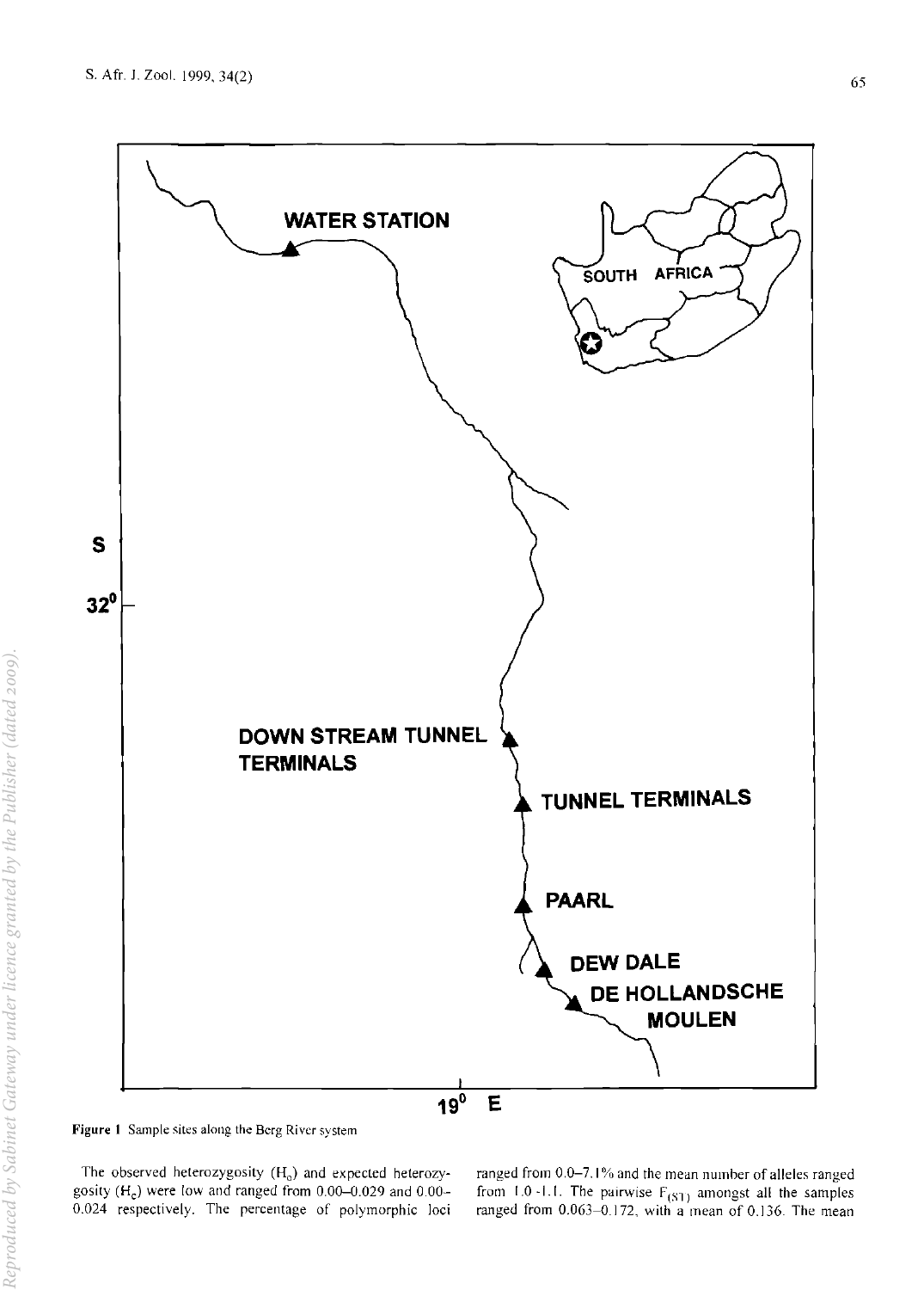|                  | Populations |                          |                     |                                |             |                         |  |  |  |  |  |
|------------------|-------------|--------------------------|---------------------|--------------------------------|-------------|-------------------------|--|--|--|--|--|
|                  | Paarl       | De Hollandsche<br>Moulen | Tunnel<br>terminals | Downstream<br>tunnel terminals | Dew<br>Dale | <b>Water</b><br>Station |  |  |  |  |  |
| Locus            |             |                          |                     |                                |             |                         |  |  |  |  |  |
| GPI-1            |             |                          |                     |                                |             |                         |  |  |  |  |  |
| N                | 15          | 3                        | 5                   | 10                             | 7           | 20                      |  |  |  |  |  |
| B                | 1.000       | 1.000                    | 1 000               | 0.900                          | 1,000       | 1.000                   |  |  |  |  |  |
| C                | 0.000       | 0.000                    | 0.000               | 0.050                          | 0.000       | 0.000                   |  |  |  |  |  |
| D                | 0.000       | 0.000                    | 0.000               | 0.050                          | 0.000       | 0.000                   |  |  |  |  |  |
| $MDH-2$          |             |                          |                     |                                |             |                         |  |  |  |  |  |
| $\boldsymbol{N}$ | 15          | 3                        | 5                   | 10                             | 7           | 20                      |  |  |  |  |  |
| ۸                | 0.800       | 1.000                    | 1.000               | 1.000                          | 1.000       | 1.000                   |  |  |  |  |  |
| B                | 0.200       | 0.000                    | 0.000               | 0.000                          | 0.000       | 0,000                   |  |  |  |  |  |

Table 1 Distribution of alleles over the two polymorphic loci amongst the six population groups  $(N = \text{sample size})$ 

Table 2 Coefficient of unbiased genetic identity (I – above diagonal) and unbiased genetic dis $t$ ance (D  $-$  below diagonal) between the six population groups

|                             | Paarl | De Hollandsche<br>Moulen | Tunnel<br>terminals | Downstream<br>tunnel terminals | Dew<br>Dale | Water<br>Station |
|-----------------------------|-------|--------------------------|---------------------|--------------------------------|-------------|------------------|
| Paarl                       | ***** | 0.998                    | 0.998               | 0.997                          | 0.998       | 0.998            |
| De Hollandsche Moulen       | 0.002 | *****                    | 1.000               | 1.000                          | 000.1       | 1.000            |
| Tunnel terminals            | 0.002 | 0.000                    | *****               | 1.000                          | 1.000       | 1.000            |
| Downstream tunnel terminals | 0.003 | 0.000                    | 0.000               | *****                          | 1.000       | 1.000            |
| Dew Dale                    | 0.002 | 0.000                    | 0.000               | 0.000                          | *****       | 1.000            |
| Water Station               | 0.002 | 0.000                    | 0.000               | 0.000                          | 0.000       | *****            |

 $F_{(1S)}$  was low at -0.188 and the mean  $F_{(1T)}$  was at -0.027.

#### **Discussion**

Populations of *Potamonautes perlatus* exhibited no apparent genetic structure along the length of the Berg River system. Similar results have been reported in other conspecific freshwater crab species. For example, populations of *P. parvipsina*  from the Berg and Olifants River systems had separated at genetic identity (1) values > 0.998 (Daniels et al. 1998b). Stewart & Cook (1998) obtained I > 0.90 for populations of *P. sidneyi* in Mpumalanga, while populations of P. *unispinus* had I > 0.97 in the Northern Province and Mpumalanga. Stewart

Genetic Identiy (I) 0.90 0.92 0.93 0.95 0.97 1.00 PAARL DE<br>TUI<br>DEN<br>WA<br>DO<br>TEF DE HOLLANDSCHE MOULEN TUNNEL TERMINALS DEW DALE WATER STATION DOWN STREAM TUNNEL TERMINALS

Figure 2 Dendrogram generated from matrix of Nei's (1978) genetic identities and the UPGMA algrithm. Data based on 14 loci

(I 997b) also showed that conspecific I values for populations of *P. perlatus* were > 0.97 in the Liesbeek River. These values clearly indicate that the high genetic I value obtained for intraspecific freshwater crab populations over a broad range is relatively low. The data agrees well with that reported for a wide range of conspecific populations. and supports Thorp's (1982) conclusion that 85% of 1 values between congeneric species exceed 0.35 and that 97% of conspecific populations usually have  $I > 0.85$ . The data from this article also confirm that intraspecific geographic variation in crustacean popula· tions are almost non existent (Hedgecock et al. 1982). It must be noted, however, that genetic I values have relatively large standard errors associated with them and that the small sample size from the present study is too restricted to reveal any fine scale genetic structure amongst the populations (Nei 1978). The large standard error of the small sample size, and I, argues for a quantitative rather than a qualitative interpretation of our data. A larger sample size and more loci should be screened to obtain better insight into the genetic structure of *P. perlatus* in the Berg River.

The low observed heterozygosity observed in this study compares well with those of other freshwater crab species, for example heterozygosty ranged from  $0.006-0.022$  in P. *parvispina, and from 0.006-0.042 in P. brincki (Daniels et al.* 1998c, B.A. Stewart unpublished). The results indicate that heterozygosity levels in freshwater crab species are low. The heterozygosity reported here is in agreement with the mean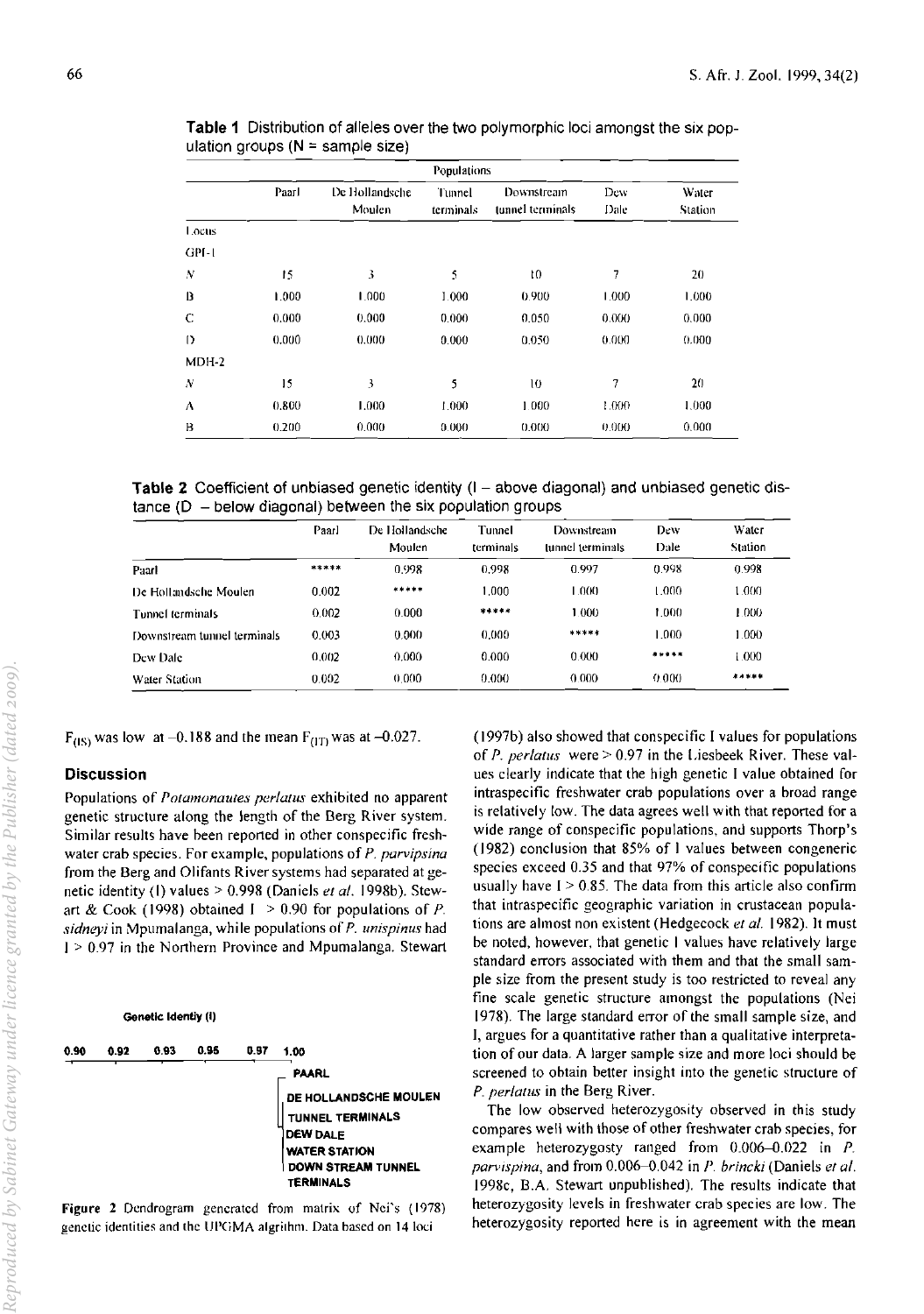heterozygosity of 0.048 that was calculated for decapod crustaceans (Hedgecock *el al.* 1982). An estimation of the heterozygosity is however dependent on both the sample size and the number of loci screened. Heterozygosity deficits were detected over all loci, including those from Group I allozymes (enzymes that playa central role in metabolism) such as PGM and GPI (Creasey *el al.* 1997). The major cause of this low heterozygosity may be attributed to inbreeding or the mixing of two or more population groups, which is corroborated by the low and negative  $F_{(1S)}$  value.

The absence of a significant genetic structure suggests that relatively high levels of gene flow are occurring amongst populations. If drift and migration are balanced among populations the number of dispersing individuals between populations (Nm) can be calculated as F  $_{(ST)} = 1/(4Nm + 1)$  being equal to two migrant individuals per generation. Slatkin & Barton (1989) suggest that Nm values above one are sufficient to prevent genetic structuring amongst populations. High levels of gene flow amongst freshwater crabs in the same river systems are likely to be common, as individuals can move freely in the water environment, and dispersal may occur as adults or as juveniles during flooding events. A recent study by Daniels *el at.* (1998b) reported that up to seven migrant individuals occurs amongst populations of *P. parvispina.* Although the dispersal capacity of river crabs has been little studied, it is likely to be high where the nature of the environment is continuous. such as in rivers. Freshwater crabs have also been observed walking short distances over land during the rainy season, a further indication that they can migrate (Barbaresi *el al.* 1997). What is interesting about this study is that there is no apparent genetic differentiation between the populations in the Berg River system when compared with that of the populations of *P. perlalus* which occurs in the upper section of the Olifants River system. If the genetic distance (D) is linearly related to the time of divergence (assuming that the rate of codon substitution is constant and alleles selectively neutral) and the D value of I equated with a divergence of 5 m.y (Nei & Roychoudhury 1974), the results from this study ( $D \le 0.001$ ) indicates that the time of separation between the populations from the two rivers was recent. This may be attributed to a recent split between the two drainages (that may be attributed to river capture) and/or a high dispersal capacity amongst these river crabs. The true causative factors remains elusive and thus needs to be investigated further. The present study also shows that *P. granuJaris* (Daniels *el al.* 1998a) is endemic to the lower reaches of the Olifants River system. The allozyme data demonstrate a close genetic similarly between populations of P. *perlatus* in the Berg River and Olifants River systems - this may be attributed to the fact that allozymes are relatively conserved structurally. Allozymes may thus not be very effective in detecting genetic structure among conspecific populations. The use of an alternative method such as mitochondrial (mt) DNA sequencing (of a protein coding gene such as cytochrome b) or micro-satellites may yield some degree of genetic structuring. The use of such methods has been shown to be of particular interest when studying population genetics as it often reveals patterns of genetic structuring amongst populations that are generally thought to be panmictic (homogenous) (Palumbi et *al. 1991).* 

future if river systems are to manage as ecologically sustainable units. The Berg River system has in recent years come under increased pressure from industry, agriculture and a rapidly expanding urban population. The ineffective management of this system may have disastrous ecological consequences for a number of species. Already there are plans to dam the Berg River system, which could pose a serious threat to the low lying fynbos and to the high mountain stream invertebrates, many of which are endemic.

## Acknowledgments

The Foundation for Research Development and Cape Nature Conservation is thanked for much needed financial support. We are grateful to the South African Museum for logistic support.

# References

- RARBARESI, S., GHERARDI, F. & VINNINI, M., 1997. Movements of river crabs (Decapoda: Potamoidea) in the field: predictahle and unpredictahle components. J. *Zoo!. London.* 242: 247- 259.
- RARNARO, K.II. 1935. Scienlitic results of the Vemay-Lang Kalahari expedition, March to September. 1930. *Ann. Transvaal Museum.* 16: 4&1-492.
- BARNARD, K.H. 1950. Descriptive catalogue of South African decapod Crustacea (crabs and shrimps). *Ann. SA. Museum.* 3&: 1- X37.
- BOTT, R. 1955. Die Suwasserkrabben von Africa (Crustacea: Decapoda) und inhre Stammesgeschichte. *Ann du Musee Royal du Congo Beige.* (3:3) 1: *209-352.*
- ROTT, R. 1960. Crustacea (Decapoda): Potamonidae: In: Biltanstrom, P. Brincki & G. Rudebeck (eds.) Southern African Animal Life: results of the Lund University Expedition. 1950-1951. 7: 13-18.
- CREASEY, S., ROGERS, A., TYLER, P., YOUNG, C., & GAGE, J. 1997. The population hiology and genetics of the deep sea spider crab, Encephaloidcs armstrongi Wood-Mason 1891 (Decapoda: ~aiidae). *Phil. Trans. Royal Soc. London.* 352: 35&-376.
- DANIELS, S.R., STEWART, B. A. & GIBBONS, M.J. 1998. Genetic and morphometric variation in the potamonauted river crab, *Potamonautes parvispina* (Decapoda: Potamonautidae) from two river systems in the Western Cape. J *Natural Hislory.* 32: 1245-- 1258.
- DANIELS, S.R., STEWART, B.A. & GIBBONS, M.J.1998. Pota*monaules granlllaris* sp. nov. (Brachyura: Potamonautidae) a cryptic species of river crah from the Olifants River system, Western Cape. South Africa. *Cruslaceana.* 71: 885-903
- DANIELS, S.R., STEWART, B.A. & GIBBONS, M. J. (in press). Genetic variation amongst populations of Potamonautes perlatus (Decapoda: Potamonautidae) from the Olifants River system, Western Cape. South Africa. J *7001. London.*